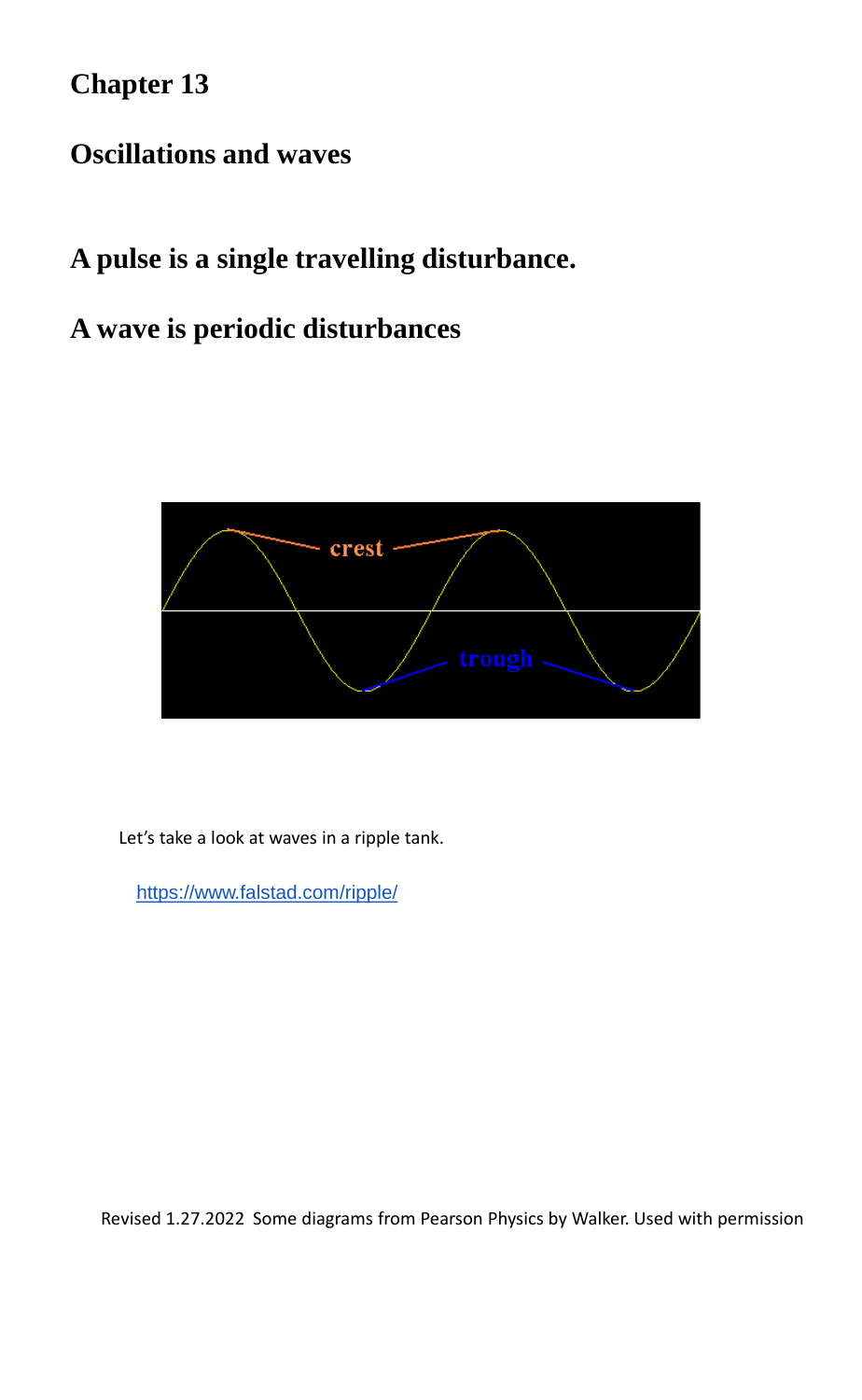Wave parameters:

(λ) Wavelength – the distance between two consecutive points which are in phase

(f) Frequency – the number of cycles leaving the source each second

Amplitude – the maximum displacement of the wave from its rest position

(T) Period – the amount of time required to generate one cycle





Simple Harmonic Motion

The restoring force is proportional to the displacement from the equilibrium position.

Examples:

Spring/Mass Combination [https://www.walter-fendt.de/html5/phen/springpendulum\\_en.htm](https://www.walter-fendt.de/html5/phen/springpendulum_en.htm)

Simple Pendulum

[https://www.walter-fendt.de/html5/phen/pendulum\\_en.htm](https://www.walter-fendt.de/html5/phen/pendulum_en.htm)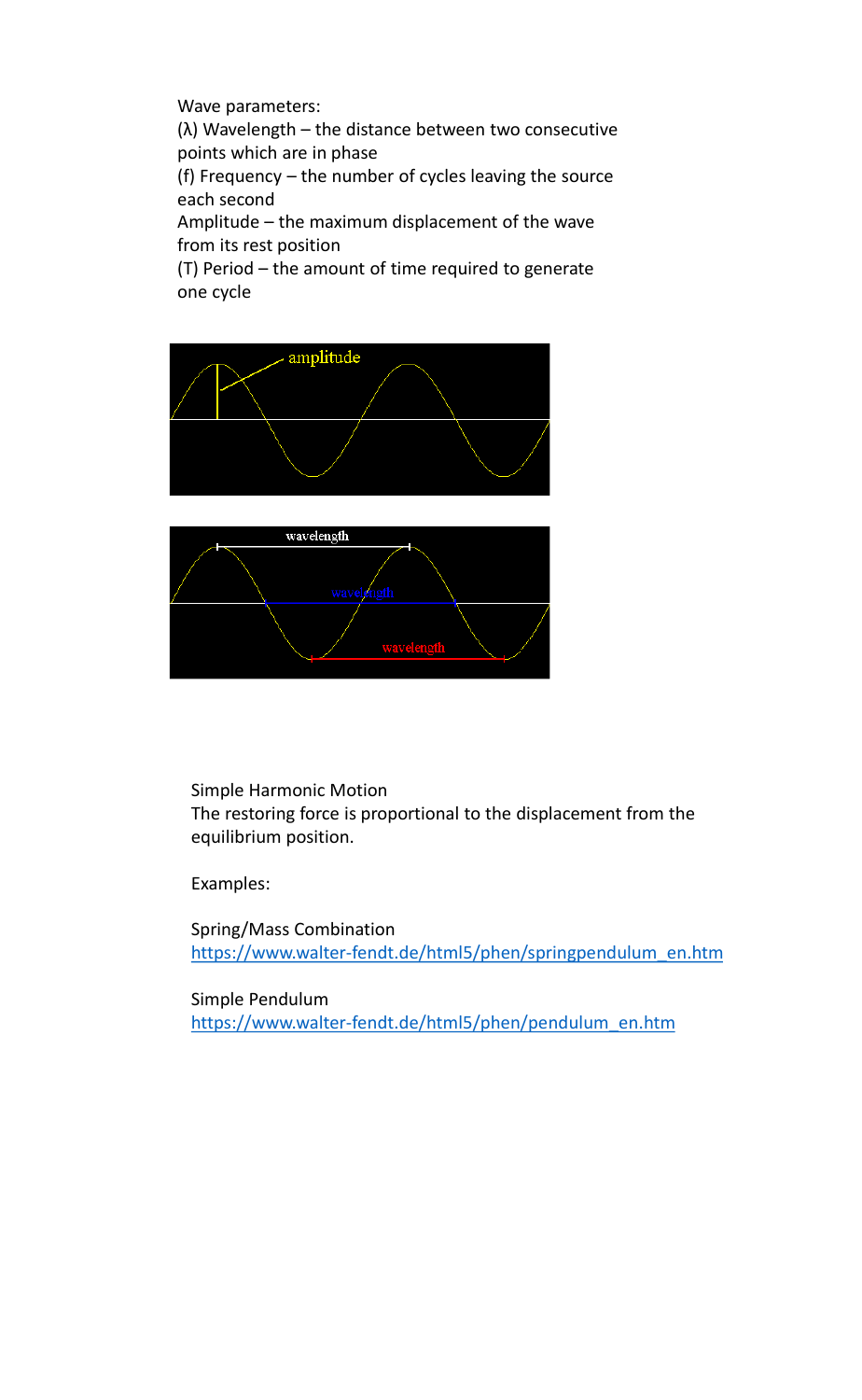Periodic motion is motion that repeats regularly. An example of periodic motion is the simple pendulum.

[http://en.wikipedia.org/wiki/Simple\\_harmonic\\_motion](http://en.wikipedia.org/wiki/Simple_harmonic_motion)

<http://www.ionaphysics.org/lab/Pend%20ALT%20Approach/TenSecOneSwing.html>



 $T = 2\pi\sqrt{\frac{L}{2}}$ 

Definition: Period: The amount of time it takes for 1 complete cycle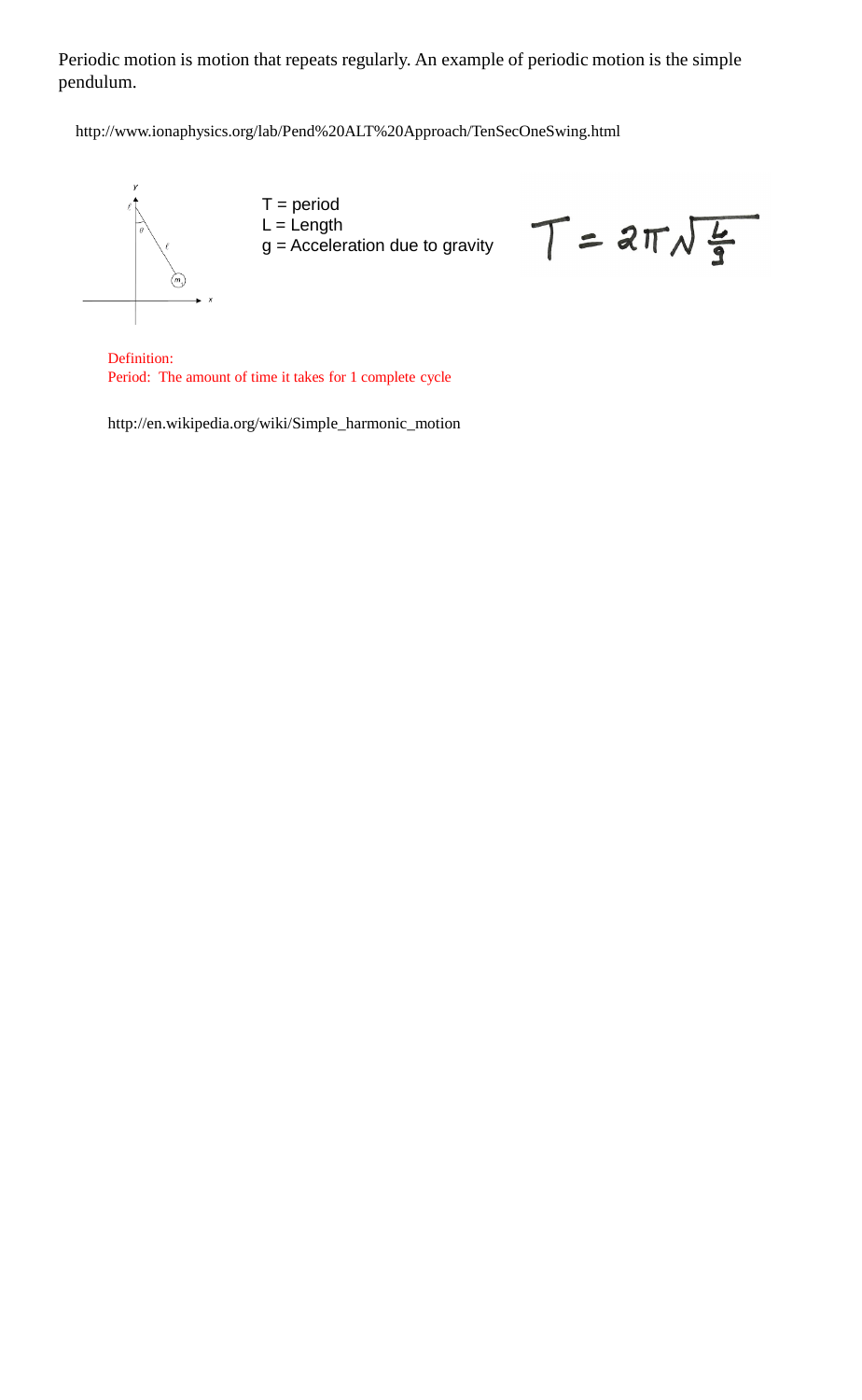#### For a Mass/Spring Start of cycle: maximum  $+x$ <br>position, maximum restoring<br>force (to the left), speed is zero  $v=0$ <u> WWWWWWWW</u>  $(a)$  $x = 0$  (equilibrium), zero force,  $\vec{v}$  $\,$  maximum speed wwwwwww  $(b)$ Maximum  $-x$  position, maximum restoring force (to  $\boldsymbol{v}=\boldsymbol{0}$ <u>ummmmmartin</u> the right), speed is zero  $(c)$  $x = 0$  (equilibrium), zero force, mmmmmnt maximum speed  $(d)$ Completion of first cycle:  $\boldsymbol{v}=\boldsymbol{0}$ conditions the same as in (a). wwwwwww  $(e)$  $x = -A$  $\boldsymbol{0}$  $x=A$ C 2014 Pearson Education, Inc.

 $T = 2\pi\sqrt{\frac{m}{K}}$ 

 $T = period$  $m = mass$  $k =$ spring constant

Here is a link you can play with

[https://phet.colorado.edu/sims/html/wave-on-a-string/latest/wave-on-a-string\\_en.html](https://phet.colorado.edu/sims/html/wave-on-a-string/latest/wave-on-a-string_en.html)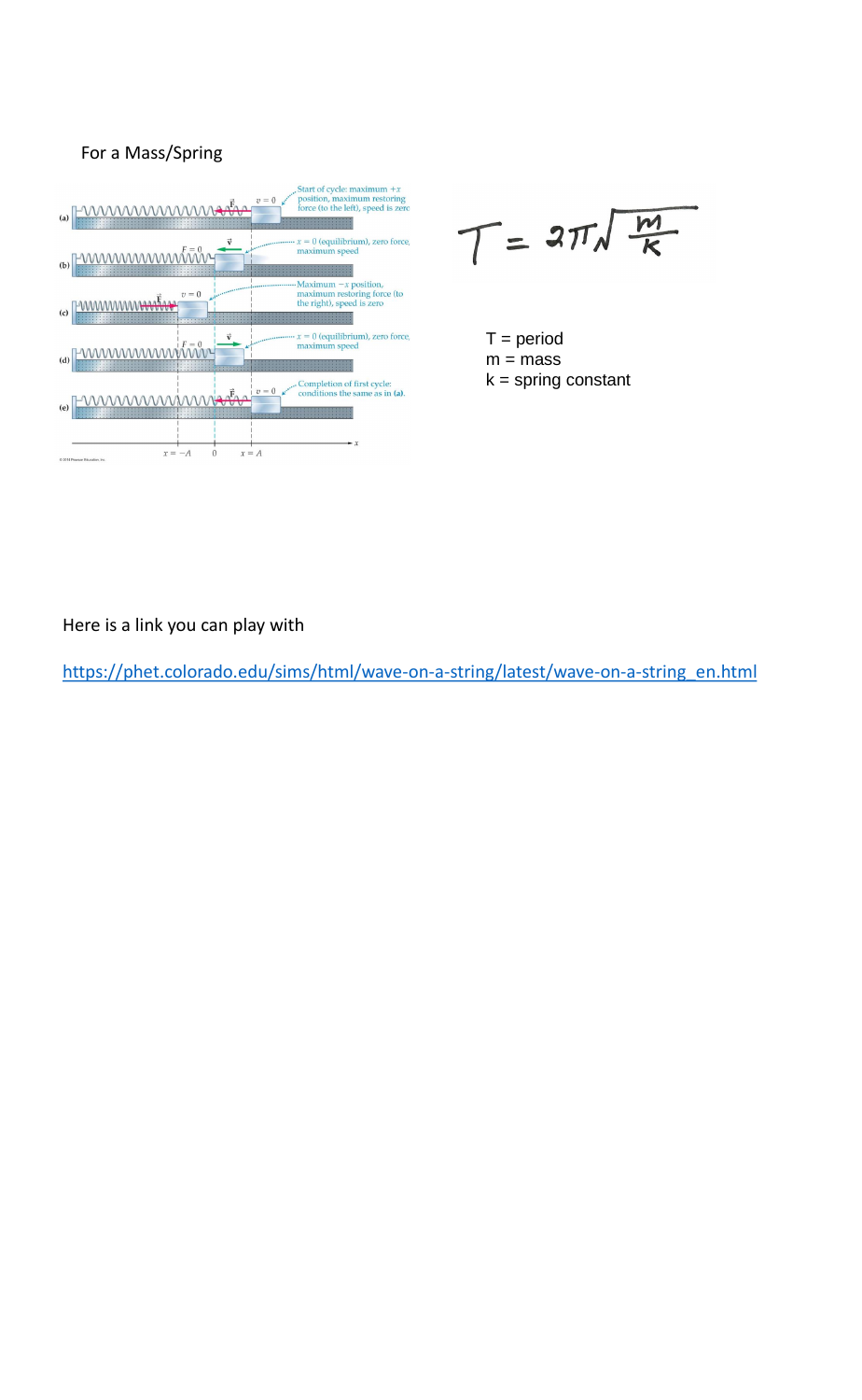### Resonance: Large amplitude of motion when a system is driven at its natural frequency.

<https://www.youtube.com/watch?v=j-zczJXSxnw>

Tacoma Narrows Bridge Video (Copy the link and paste it into your browser)

[https://www.youtube.com/watch?feature=player\\_detailpage&v=j-zczJXSxnw](https://www.youtube.com/watch?feature=player_detailpage&v=j-zczJXSxnw)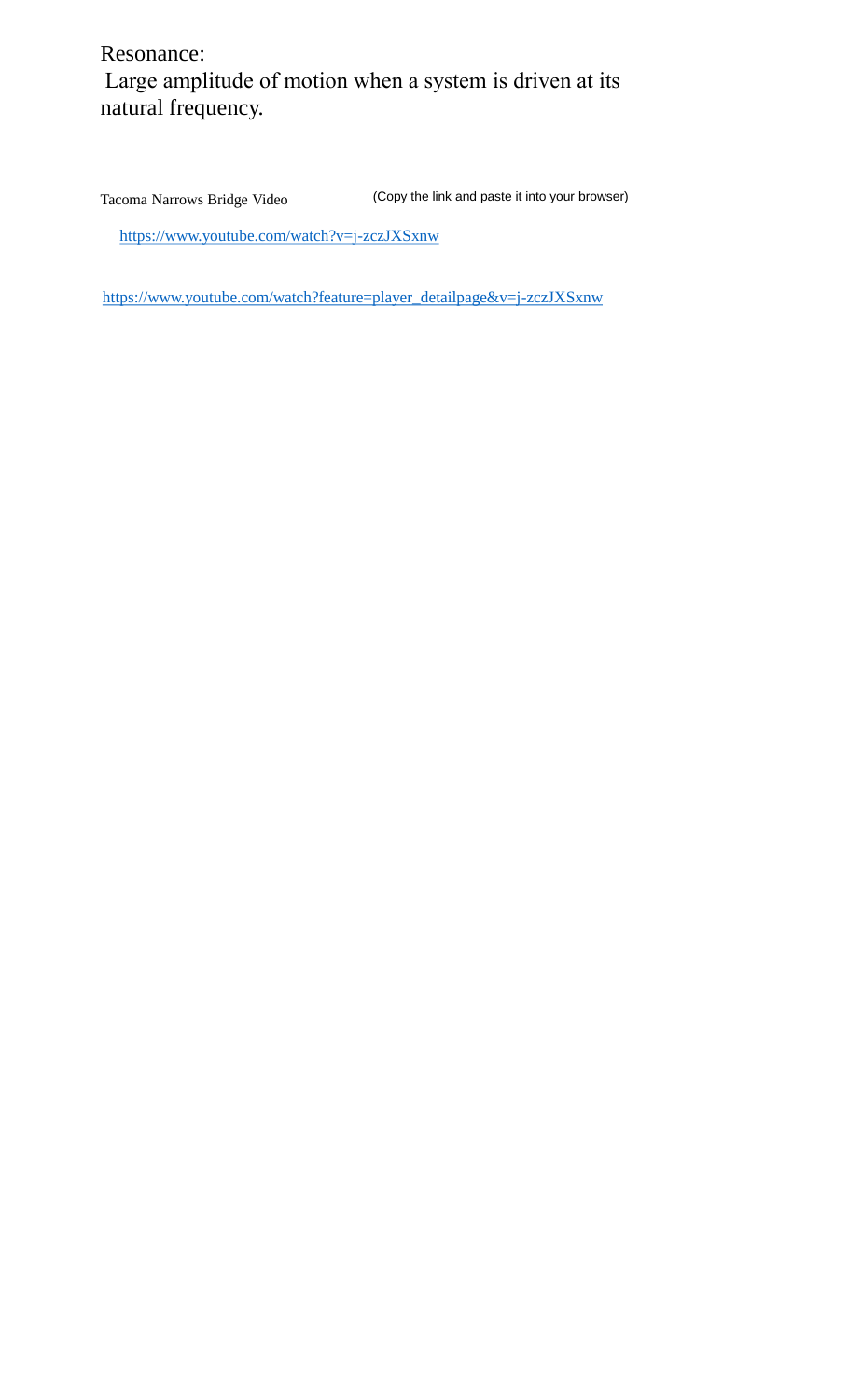A pulse is a single traveling disturbance A wave is periodic traveling disturbances

Direction of propagation: the direction the wave is moving.

Transverse wave:

The medium moves perpendicular to the direction of propagation of the wave.

Examples: The entire electromagnetic spectrum (Light, Radio, Radar, TV, Microwaves, Infrared, Ultraviolet, X-rays, etc)

If that does not work, copy/paste this URL. [http://physics.bu.edu/~duffy/HTML5/longitudinal\\_wave.html](http://physics.bu.edu/~duffy/HTML5/longitudinal_wave.html)

You can compare the two [with this link](http://physics.bu.edu/~duffy/semester1/c20_trans_long.html) If that does not work, copy/paste this URL. [http://physics.bu.edu/~duffy/semester1/c20\\_trans\\_long.html](http://physics.bu.edu/~duffy/semester1/c20_trans_long.html)

[Here is an animation](http://physics.bu.edu/~duffy/HTML5/wave.html)

If that does not work, copy/paste this URL <http://physics.bu.edu/~duffy/HTML5/wave.html>

Longitudinal wave:

The medium moves parallel to the direction of propagation of the wave.

Example: Sound

[Here is an animation](http://physics.bu.edu/~duffy/HTML5/longitudinal_wave.html)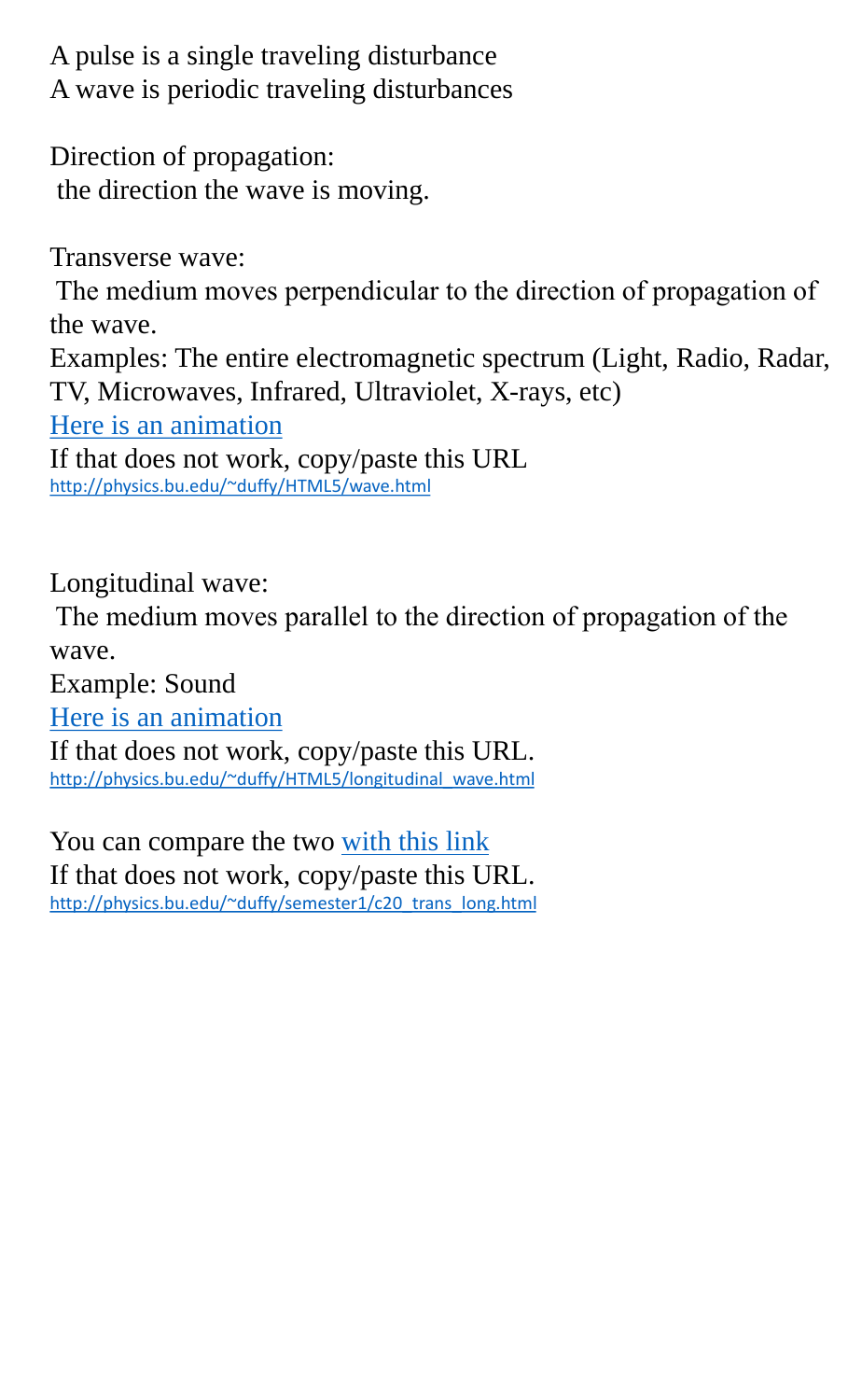Wave Parameters:

Wavelength λ Amplitude A Frequency f Period T

Frequency is the number of cycles completed each strategies cond. It is measured in cy/sec or Hertz (Hz) Prefixes: kilo mega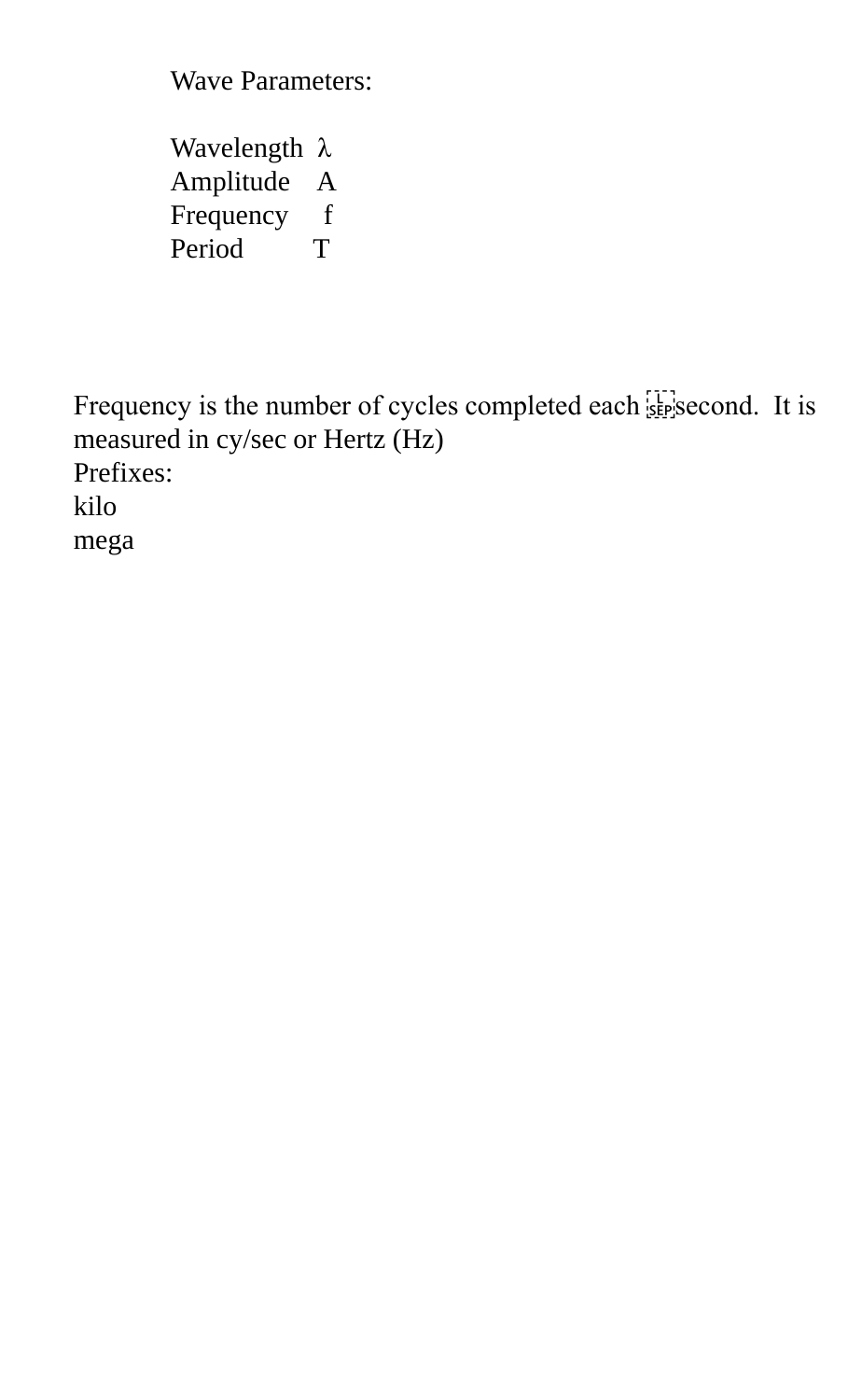# **Table 13.1 Common Periods and Frequencies**

| <b>System</b>                         | Period (s)                       | <b>Frequency (Hz)</b> |
|---------------------------------------|----------------------------------|-----------------------|
| Hour hand of a clock                  | 43,200<br>(1 cycle per 12 hours) | $2.3 \times 10^{-5}$  |
| Minute hand of a clock                | 3600<br>(1 cycle per hour)       | $2.8 \times 10^{-4}$  |
| Second hand of a clock                | 60<br>(1 cycle per minute)       | 0.017                 |
| Pendulum in a grandfather clock       | 2.0                              | 0.50                  |
| Human heartbeat                       | 1.0                              | 1.0                   |
| Sound at lower range of human hearing | $5.0 \times 10^{-2}$             | 20                    |
| Wing beat of a housefly               | $5.0 \times 10^{-3}$             | 200                   |
| Sound at upper range of human hearing | $5.0 \times 10^{-5}$             | 20,000                |
| Computer processor                    | $3.1 \times 10^{-10}$            | $3.2 \times 10^{9}$   |

© 2014 Pearson Education, Inc.

Period = 1/frequency frequency  $= 1/\text{period}$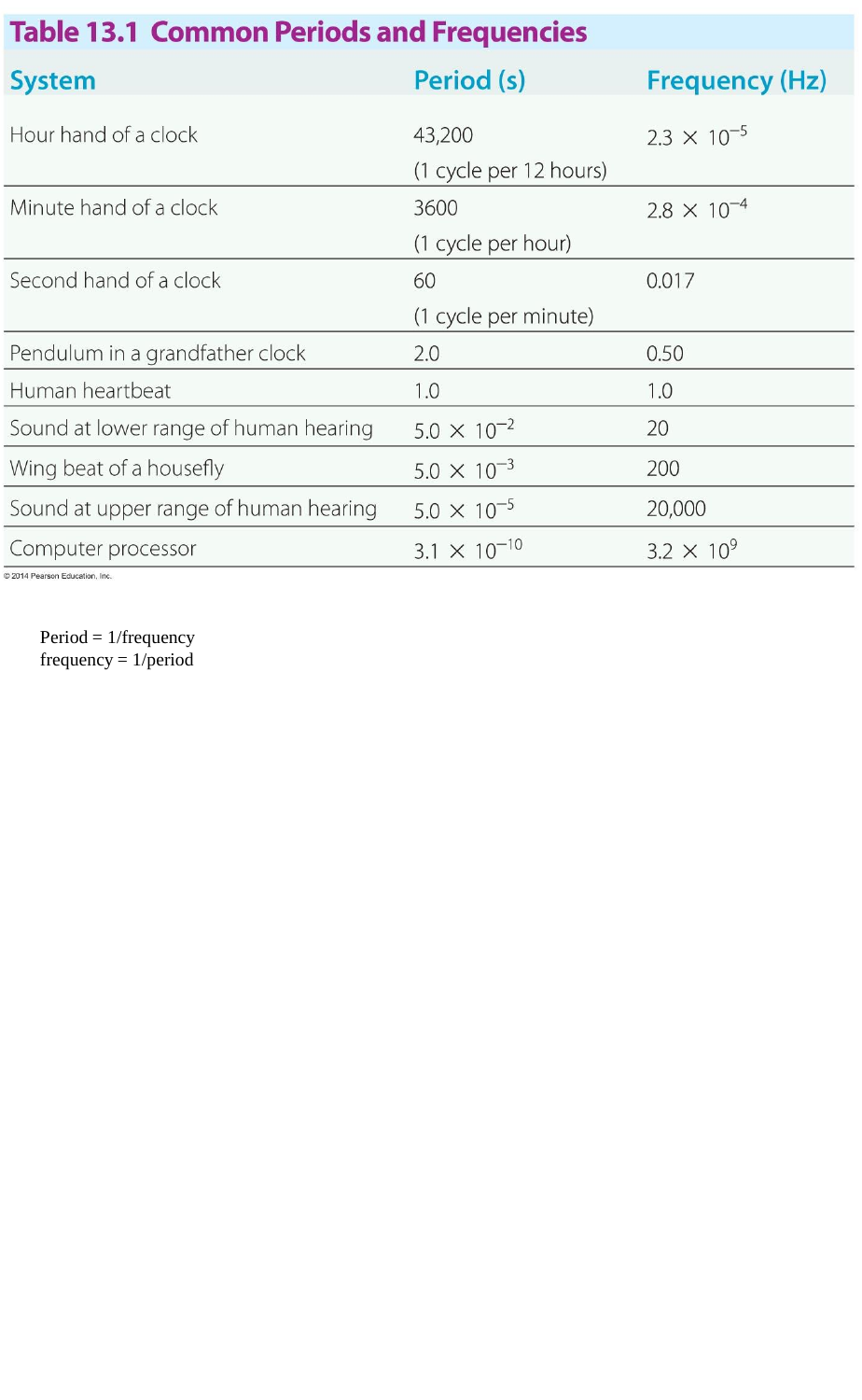Vocabulary review: Amplitude Frequency Hertz Longitudinal Wave Period Periodic Motion Pulse Resonance Transverse Wave Wave Wavelength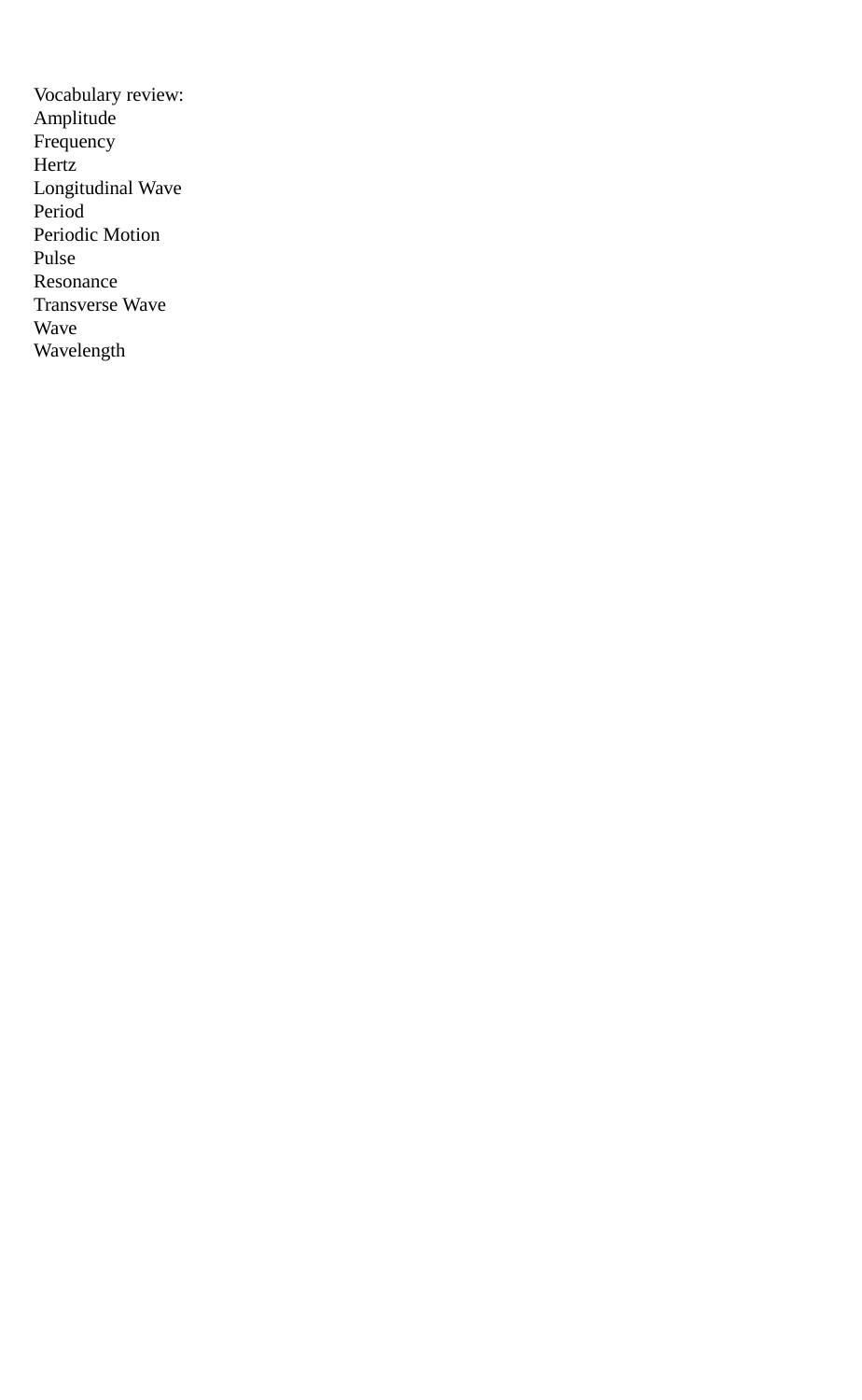Important Reminders:

Period = 1/frequency

 $T = 1/f$ 

Frequency = 1/period

 $f = 1/T$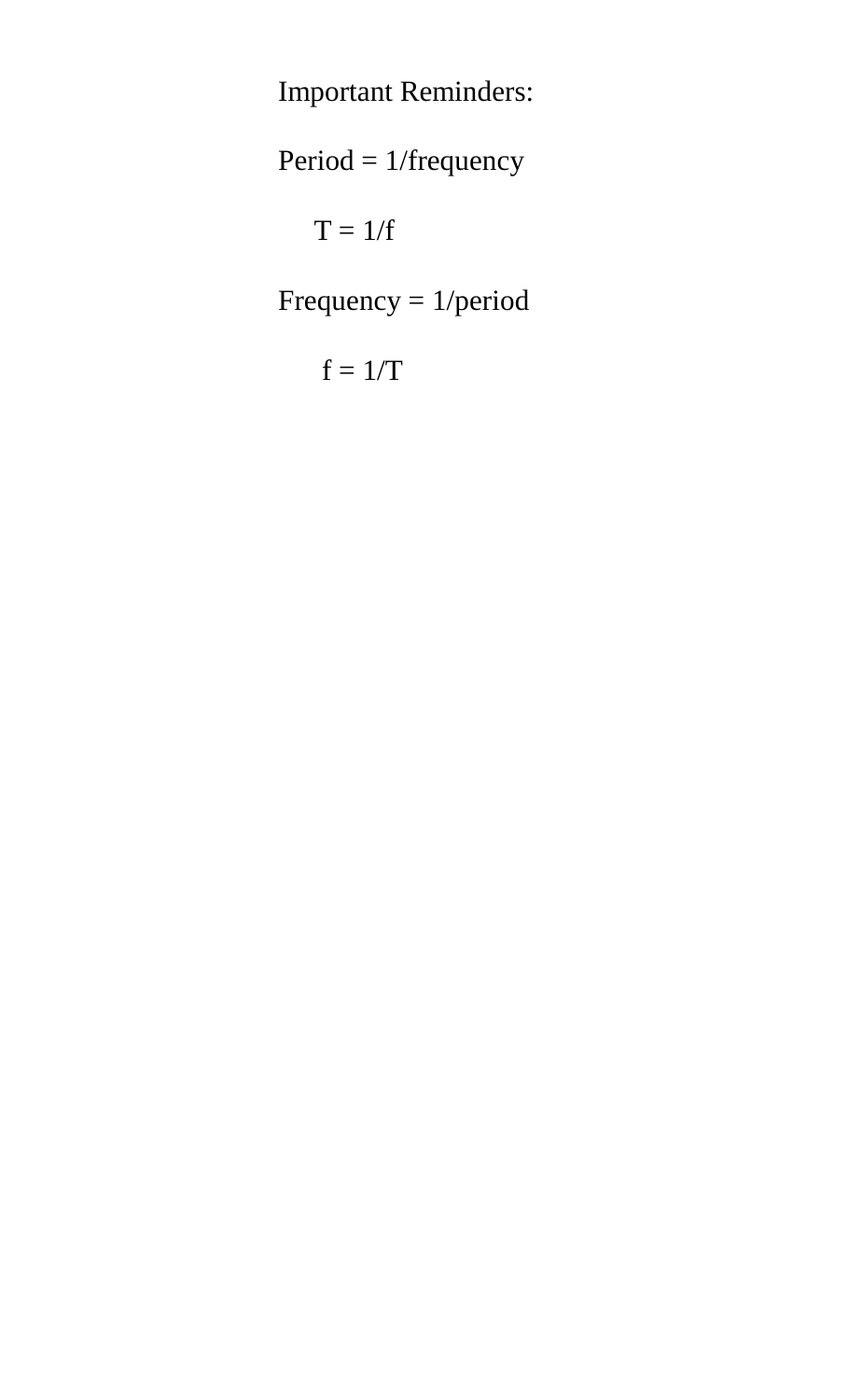Questions:

1. If the frequency is doubled, what happens to the period?

2. Suppose a tennis ball is hit back and forth between two players. If it takes 2.3 stepseconds for the ball to go from one player to the other, what are the period and **see** frequency of the ball's motion?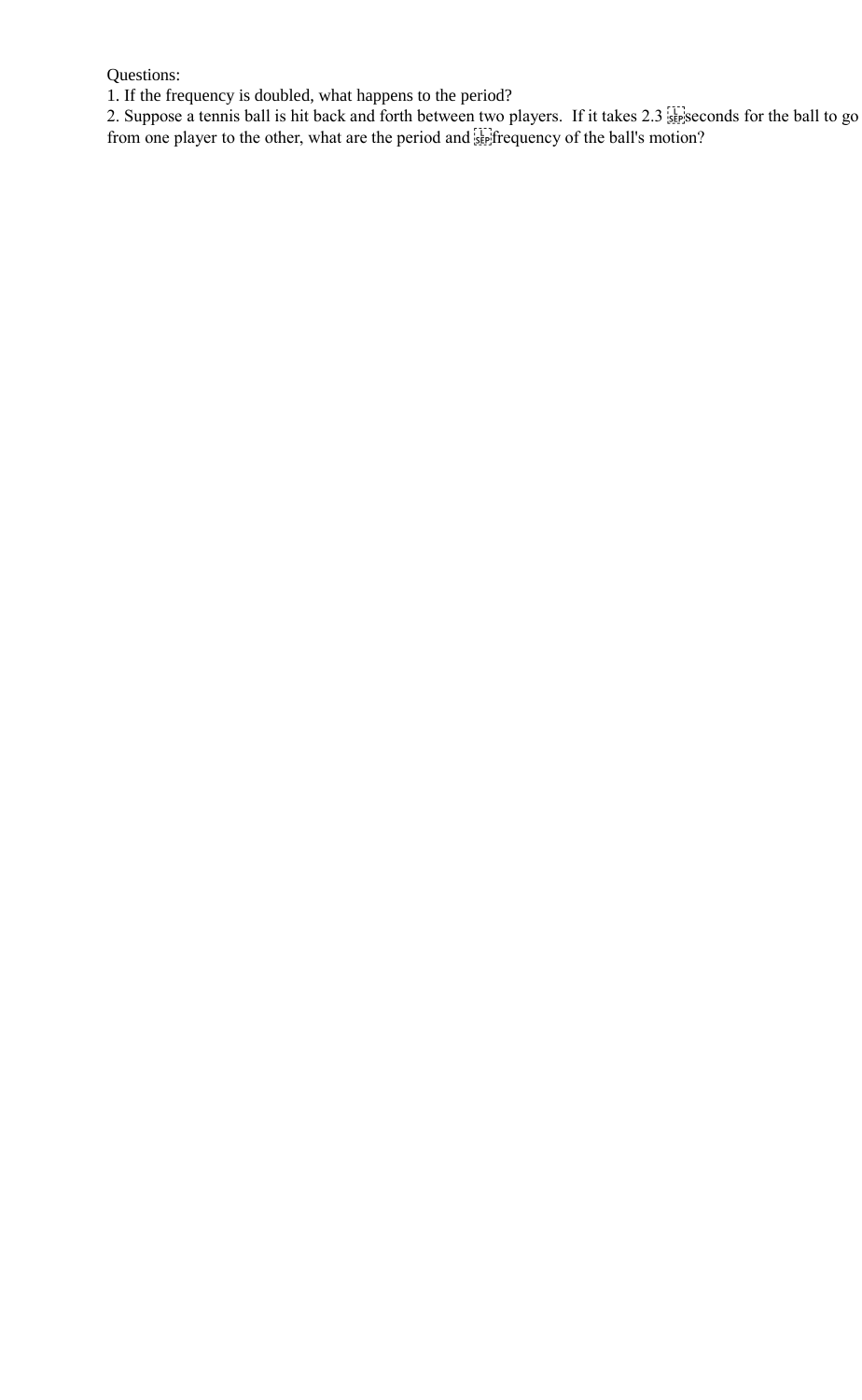```
Wave speed 
(how fast it moves from the source to the observer.) 
v= distance/time
v= wavelength/period
period = 1/frequency
```
 $v=f \lambda$ 

The speed of the wave depends upon the material in which the wave is moving. (The material in which the wave is moving is called the medium.)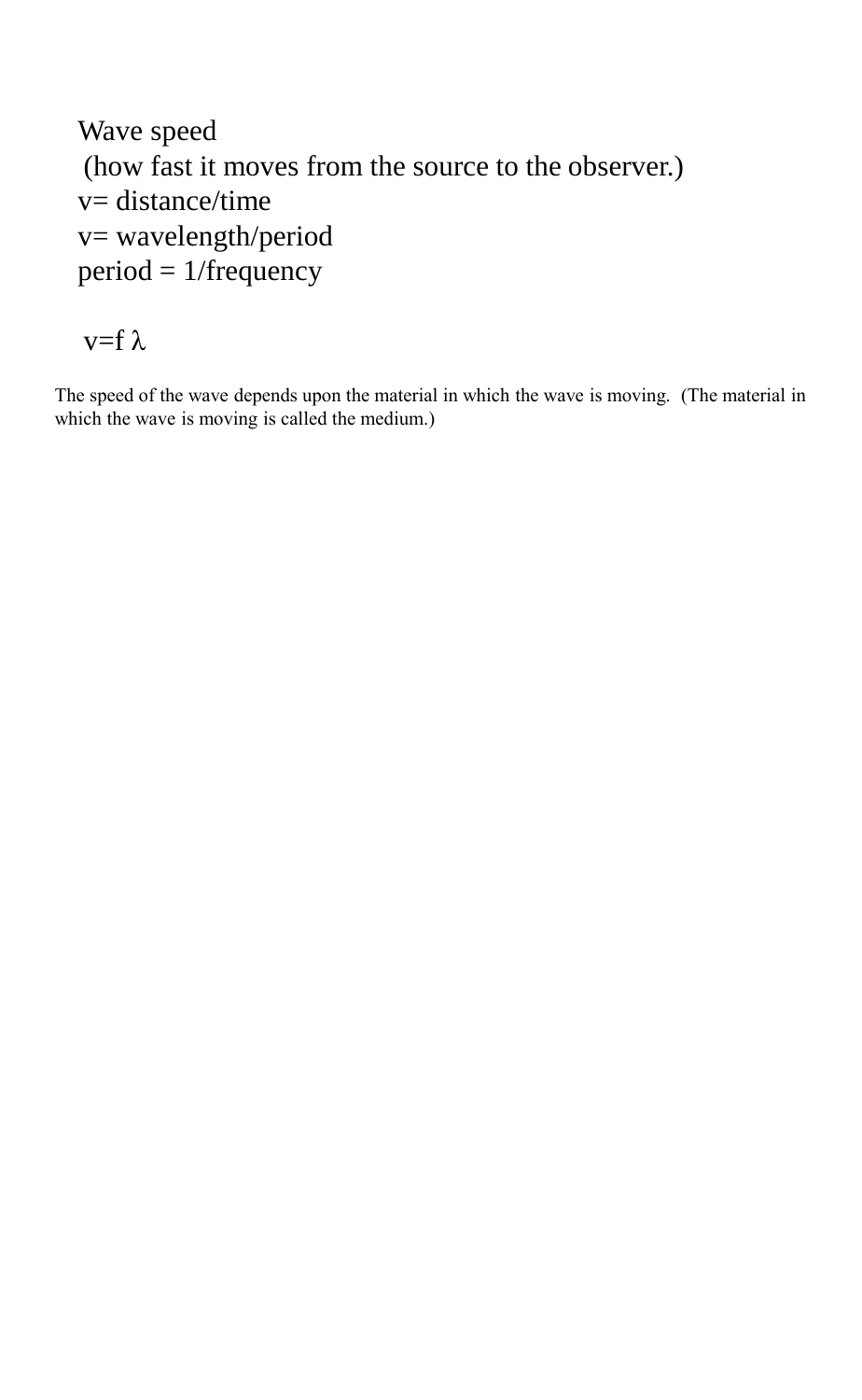This appears on your radio. What are the frequency and period  $\frac{1}{15}$  of the broadcasting station?

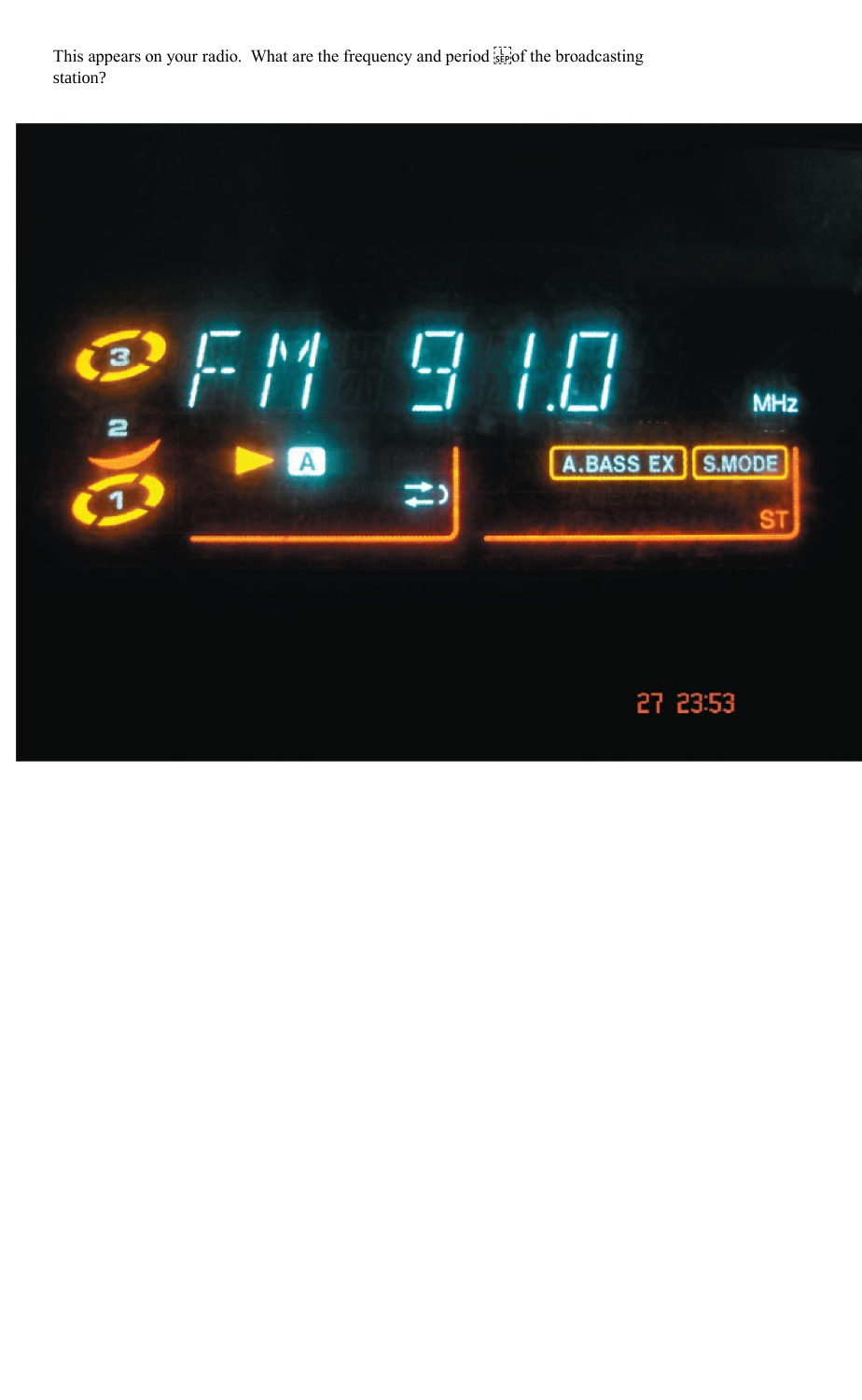Vocabulary review: Amplitude Frequency Hertz Longitudinal Wave Mediuim Period Periodic Motion Pulse Resonance Transverse Wave Wave Wavelength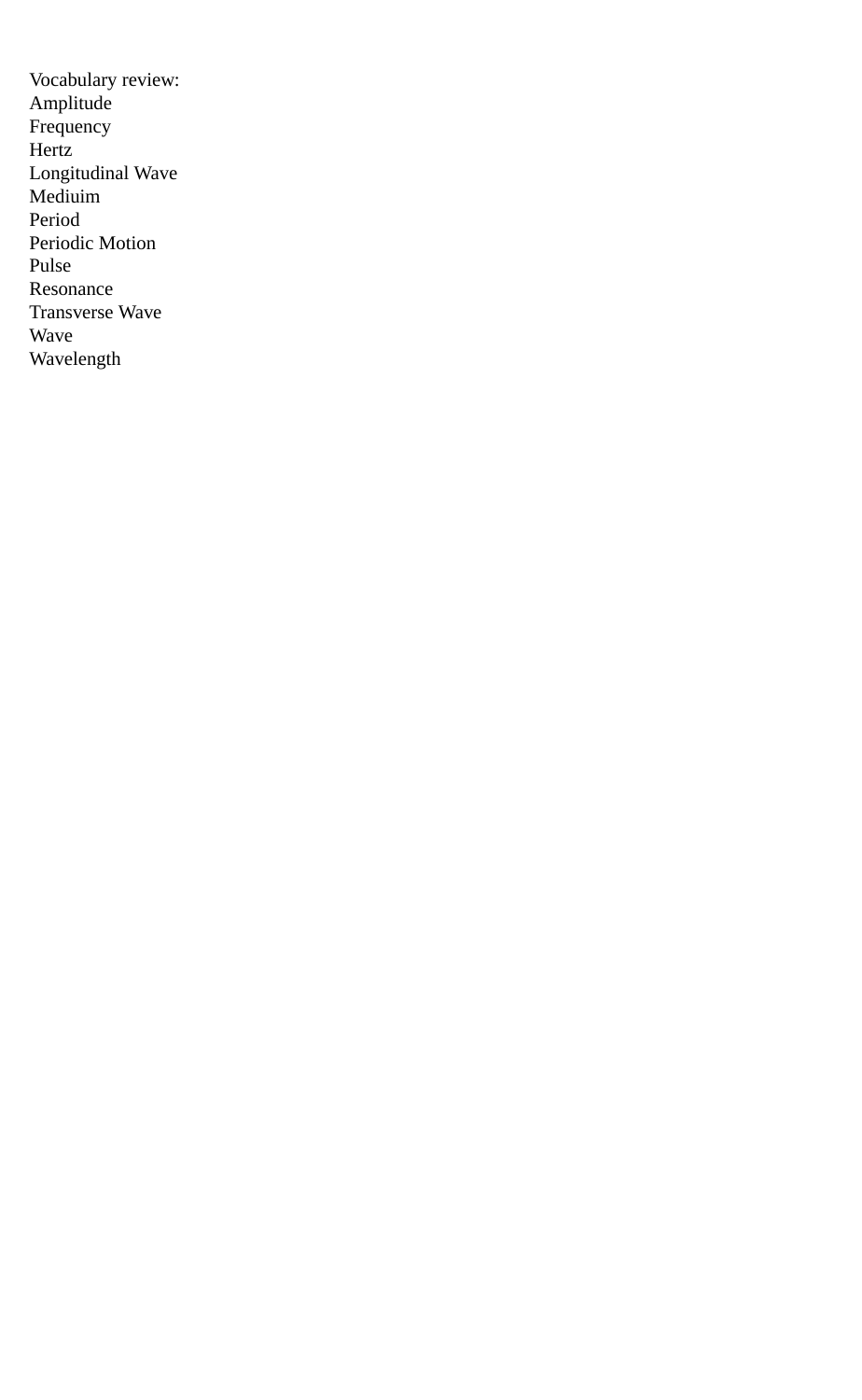Superposition and interference - when two **superposition** and interference - when two superportance waves pass through the same **suppace they simply add up** (as vectors).

That means that they may reinforce each **SEP** other or cancel each other.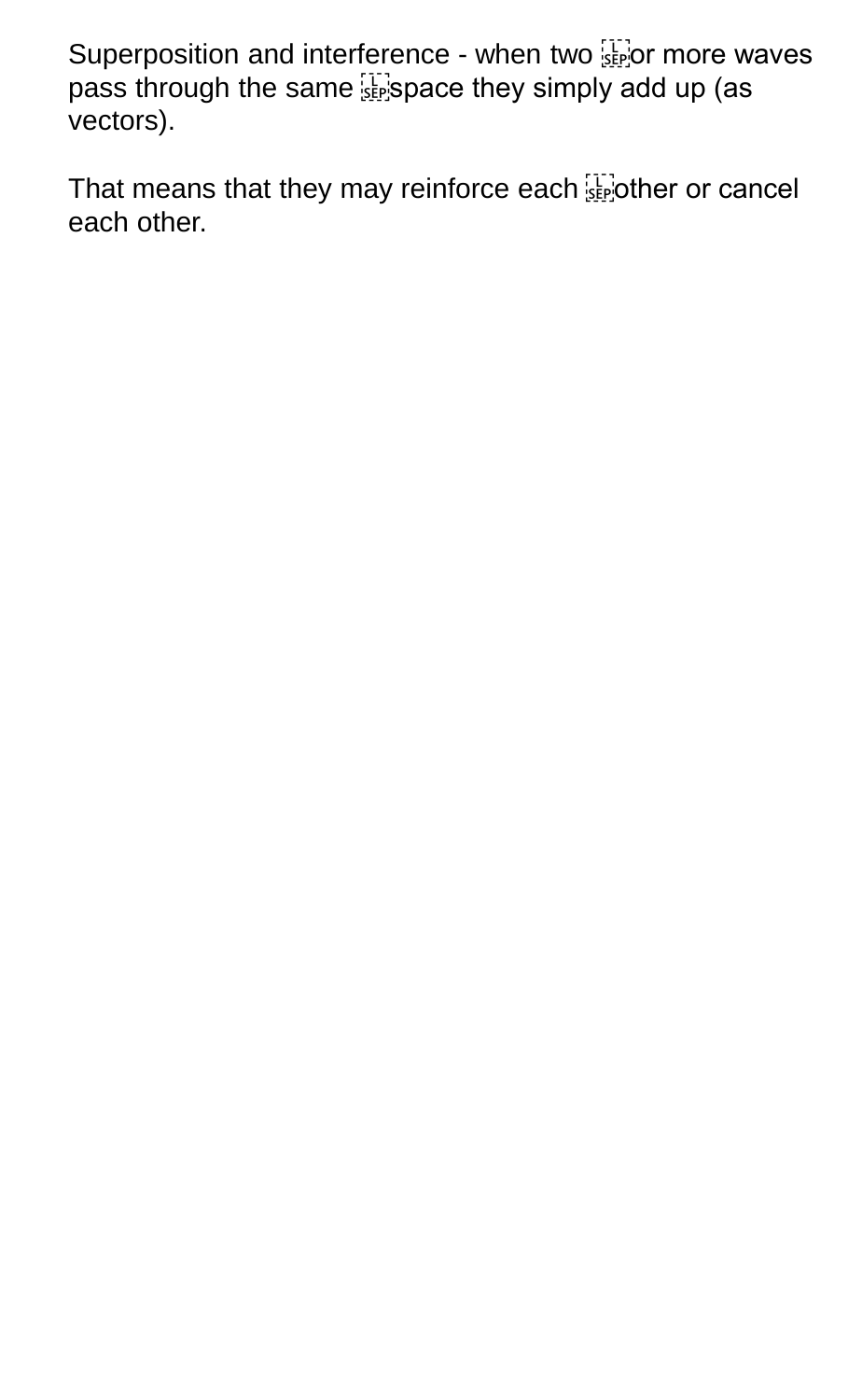Constructive Interference:

The waves meet in phase (in step) and combine to form a wave with increased amplitude.



<http://physics.bu.edu/~duffy/HTML5/interference.html>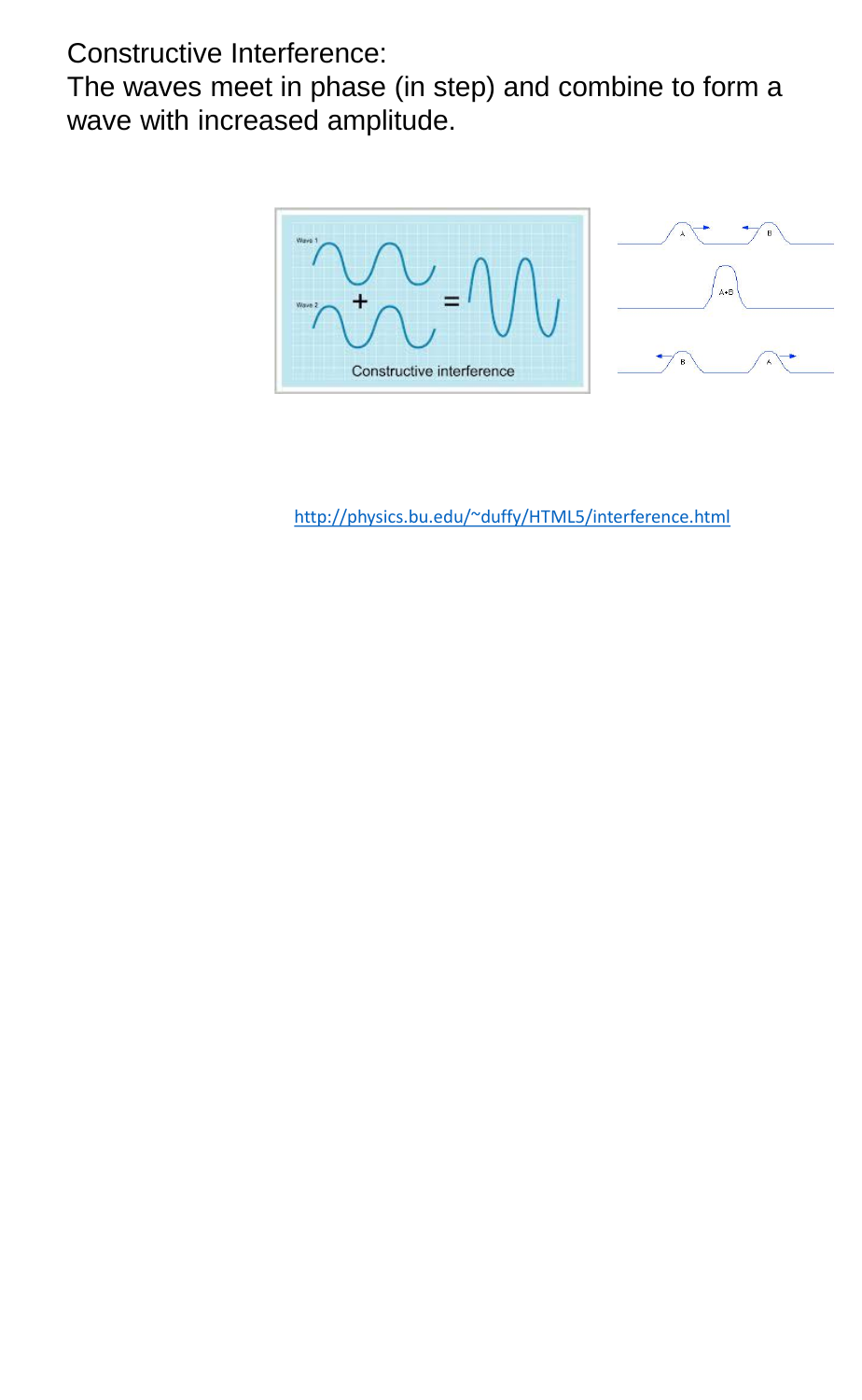Destructive interference - when two waves meet out of phase (out of step) with each other and combine to form a wave of decreased amplitude.





<http://physics.bu.edu/~duffy/HTML5/interference.html>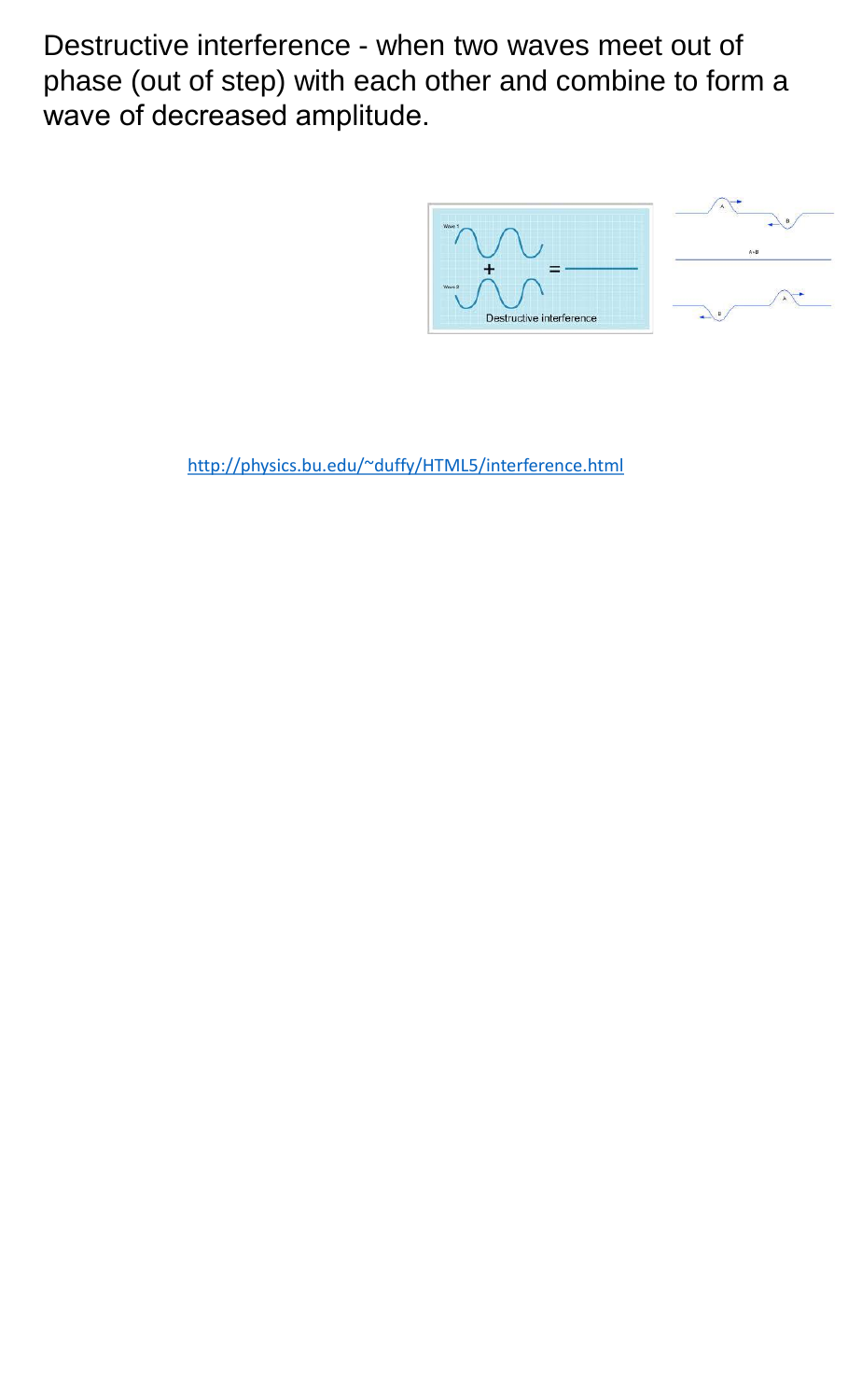

Standing waves: A wave is reflected back on **is plack**. -nodes (minimum motion) -antinodes (maximum motion)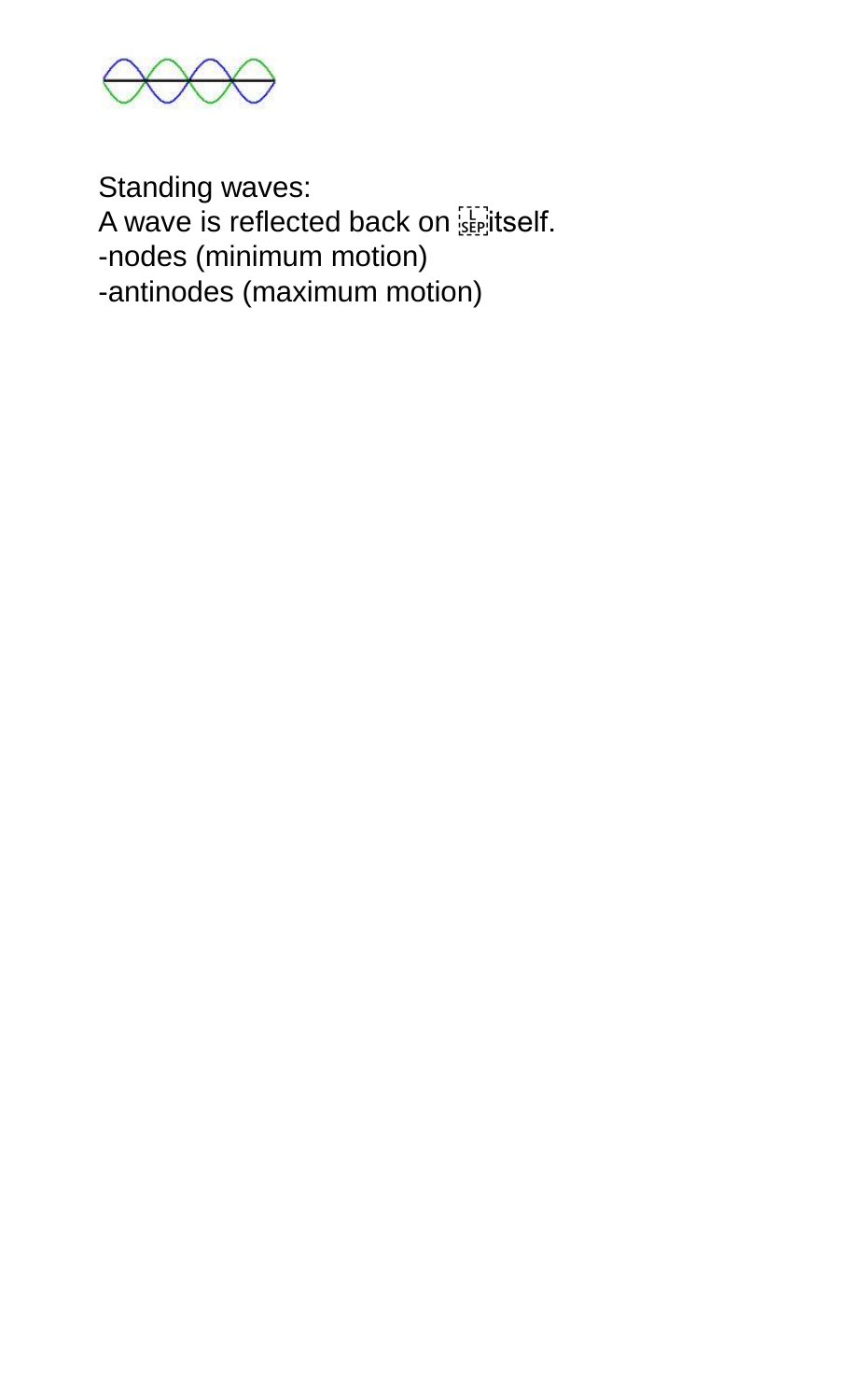Sound travels at about 340 m/s. Light travels at  $3.00 \times 10^{8}$  m/s.

1. What is the wavelength of the wave  $\frac{1}{2}$  transmitted by radio station 1010 WINS ?  $(f=[sE]$ 1010 k Hz)

2. What is the wavelength of the musical note  $\frac{1}{2}$  called concert A (frequency  $= 440$  Hz)?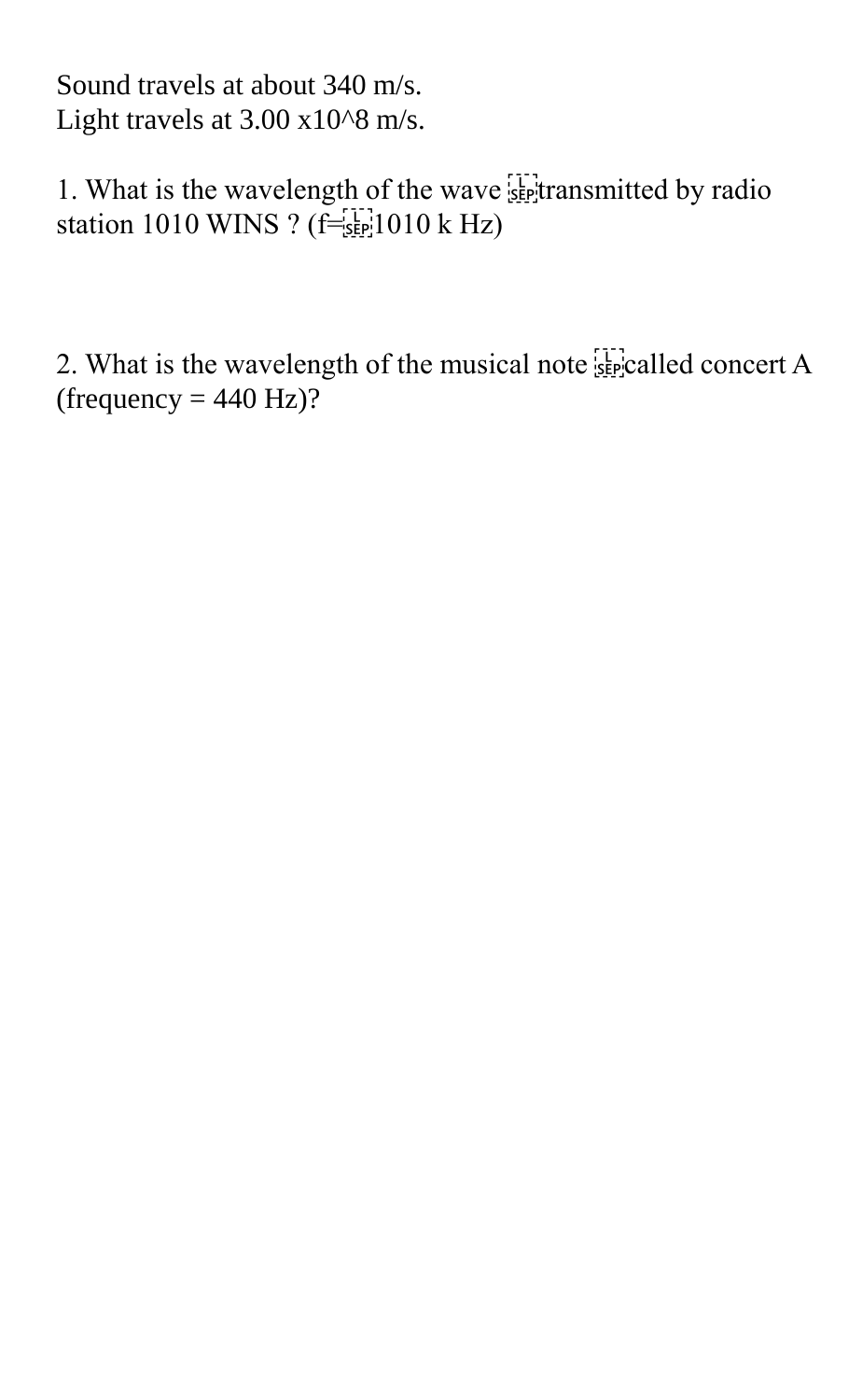Vocabulary review: Amplitude Constructive Interference Destrictove Interference Frequency Hertz Interference Longitudinal Wave Mediuim Period Periodic Motion Pulse Resonance Standing Wave Superposition Transverse Wave Wave Wavelength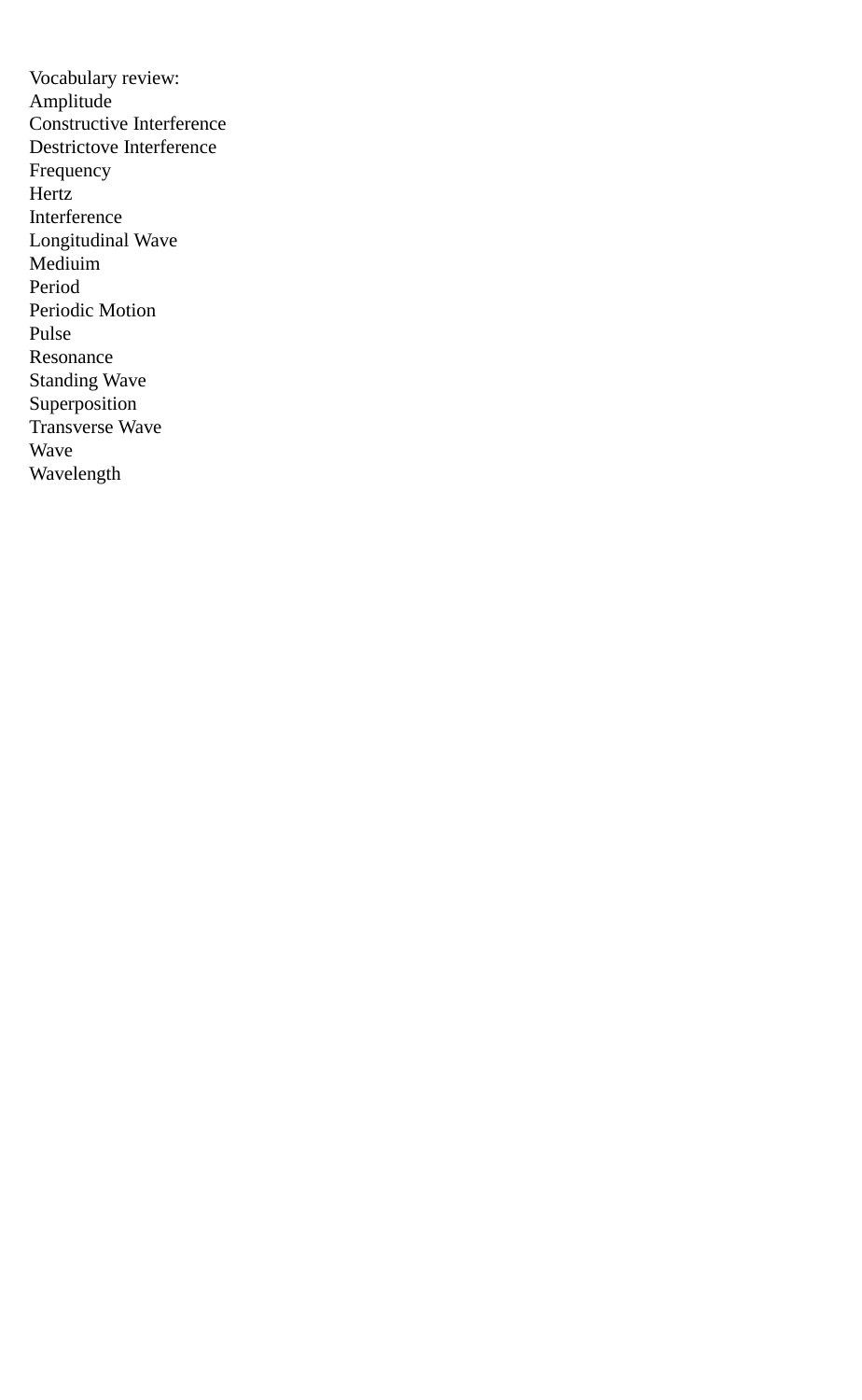3. What is the frequency of red light which has  $\sum_{s \in P} a$  wavelength of 6.00x10^-9 meters?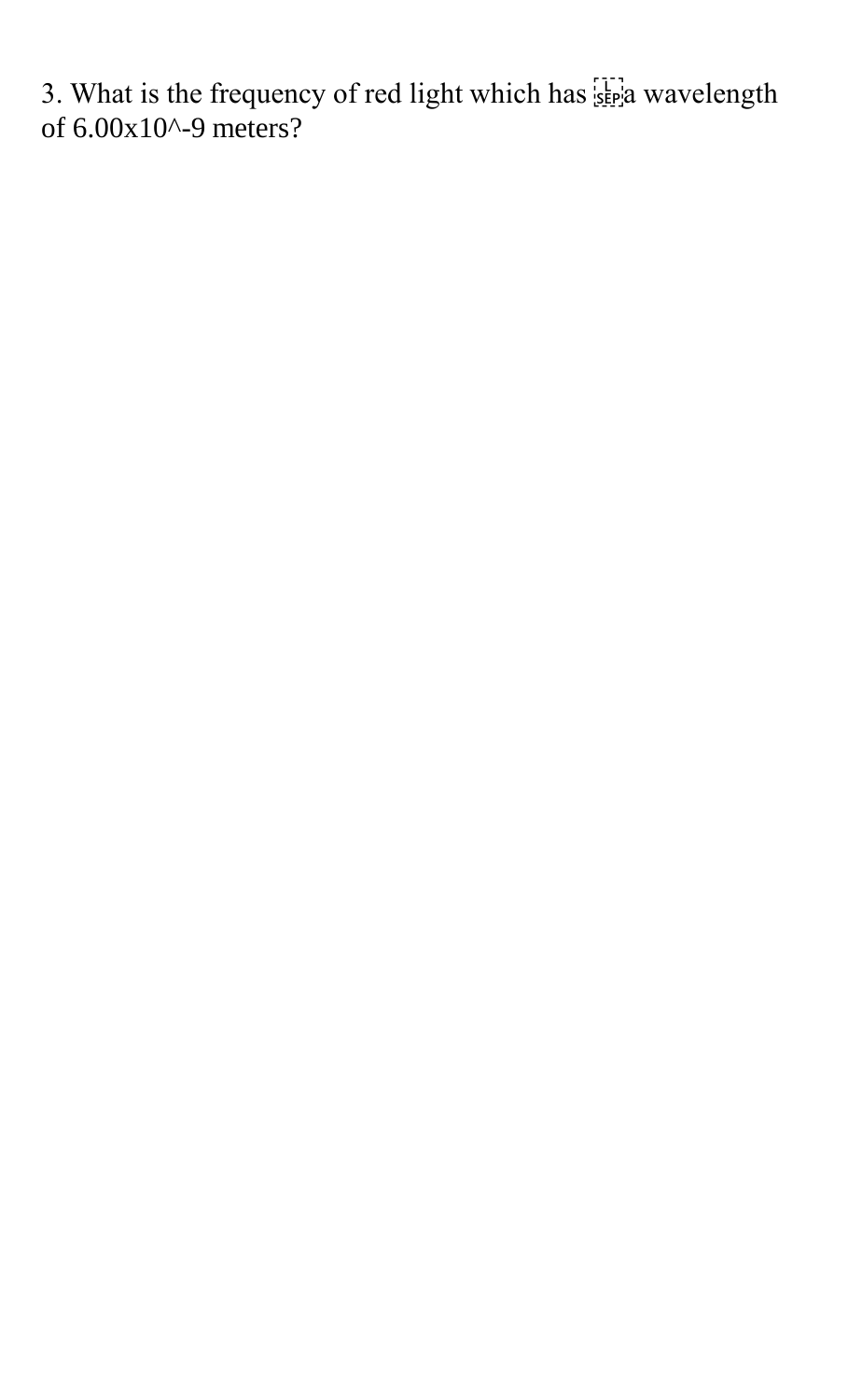Sound travels at about 340 m/s. Light travels at  $3.00 \times 10^{8}$  m/s.

4. How long does it take lightning to travel 1  $\frac{1}{25}$  mile (1 mile = 1609 meters)?

5. How long does it take thunder to travel  $1 \frac{[1]}{S_{\text{EP}}}$  mile?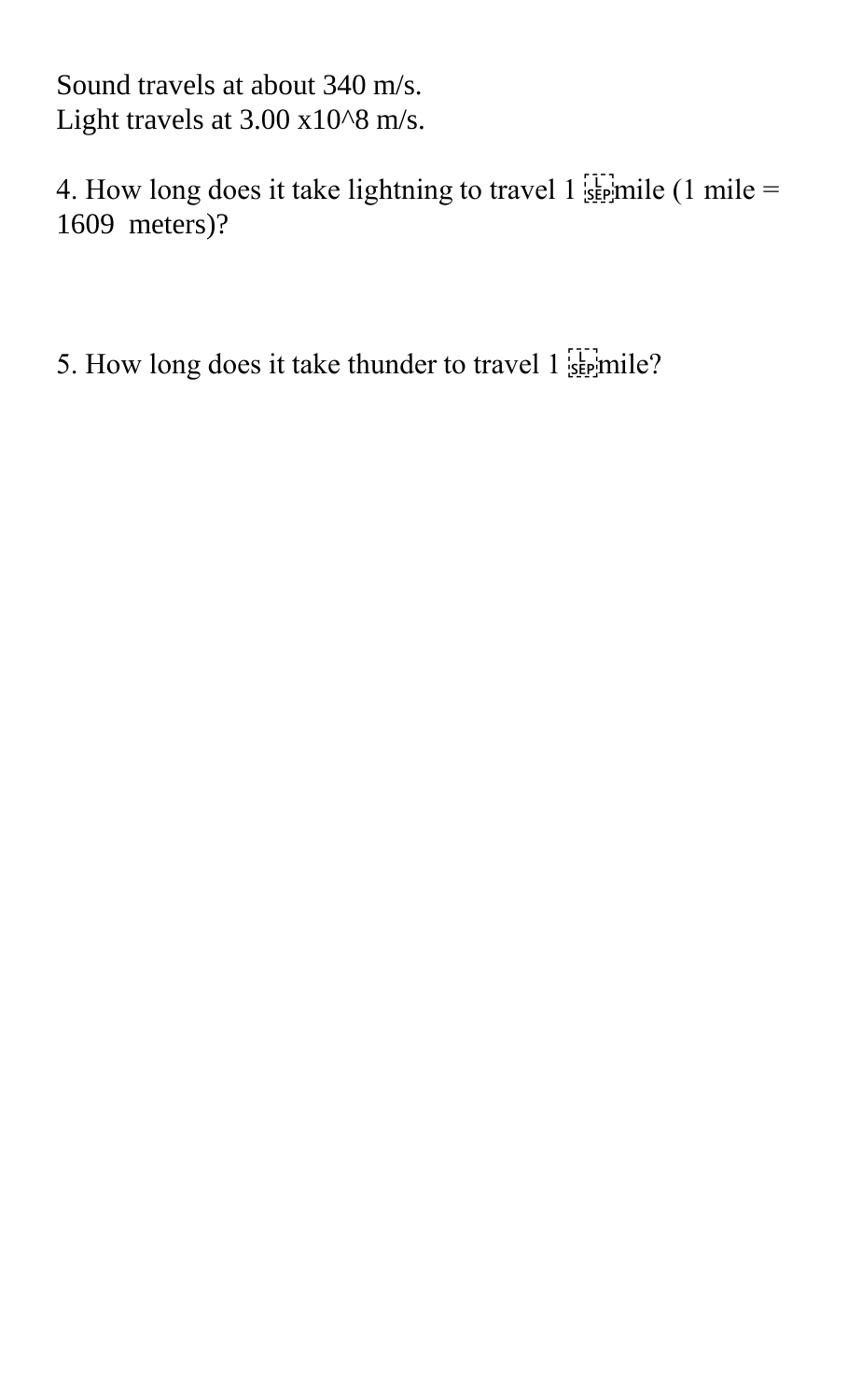Important Formulae in this chapter

$$
T = 2\pi\sqrt{\frac{L}{3}}
$$

$$
T = 1/f
$$

$$
T = 1/f
$$

$$
v = f \lambda
$$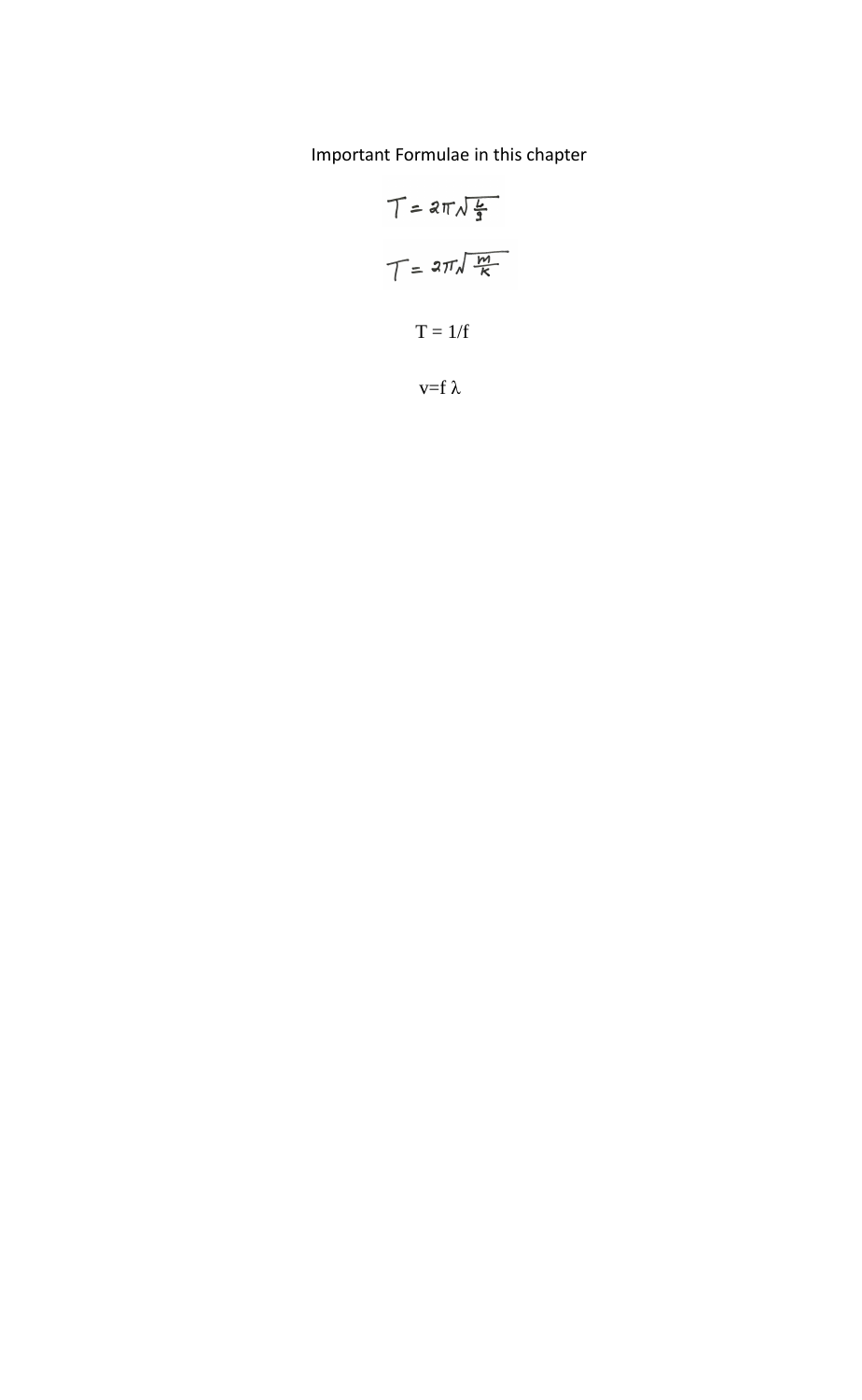#### Problems: (Page 486)

60. A person in a rocking chair completes 12 cycles in 21  $\frac{1}{25}$  seconds. What is the period and the frequency of the motion?

63. If you dribble a basketball with a frequency of 1.8 Hz,  $(A)$  stephow long does it take for you to complete 12 dribbles? (B)  $_{5.5}^{[1]}$  How long does it take for the ball to go from the floor to your sephand?

64. If you take your pulse and observe 74 heartbeats in a  $\frac{1}{55}$  minute, what are the period and frequency of the heartbeat?

66. Suppose a 0.46 kilogram mass is attached to a spring and  $\frac{1}{100}$  undergoes simple harmonic motion with a period of 0.77 s.  $\frac{1}{25}$ (A) What is the frequency of the motion? (B) What is the spring constant of the spring?

69. A pendulum swings back and forth. How many times  $\frac{1}{25}$  does it pass through the equilibrium position during one strong position position. assuming the cycle begins when  $\frac{1}{2}$ <sup>th</sup> pendulum is at maximum displacement from equilibrium?

87. You dip your finger into the water of a pond twice a seed also second. The waves you produce have crests that are separated  $\sum_{s}$  by 0.18 m. Determine the frequency, period, and speed of the sepwaves.